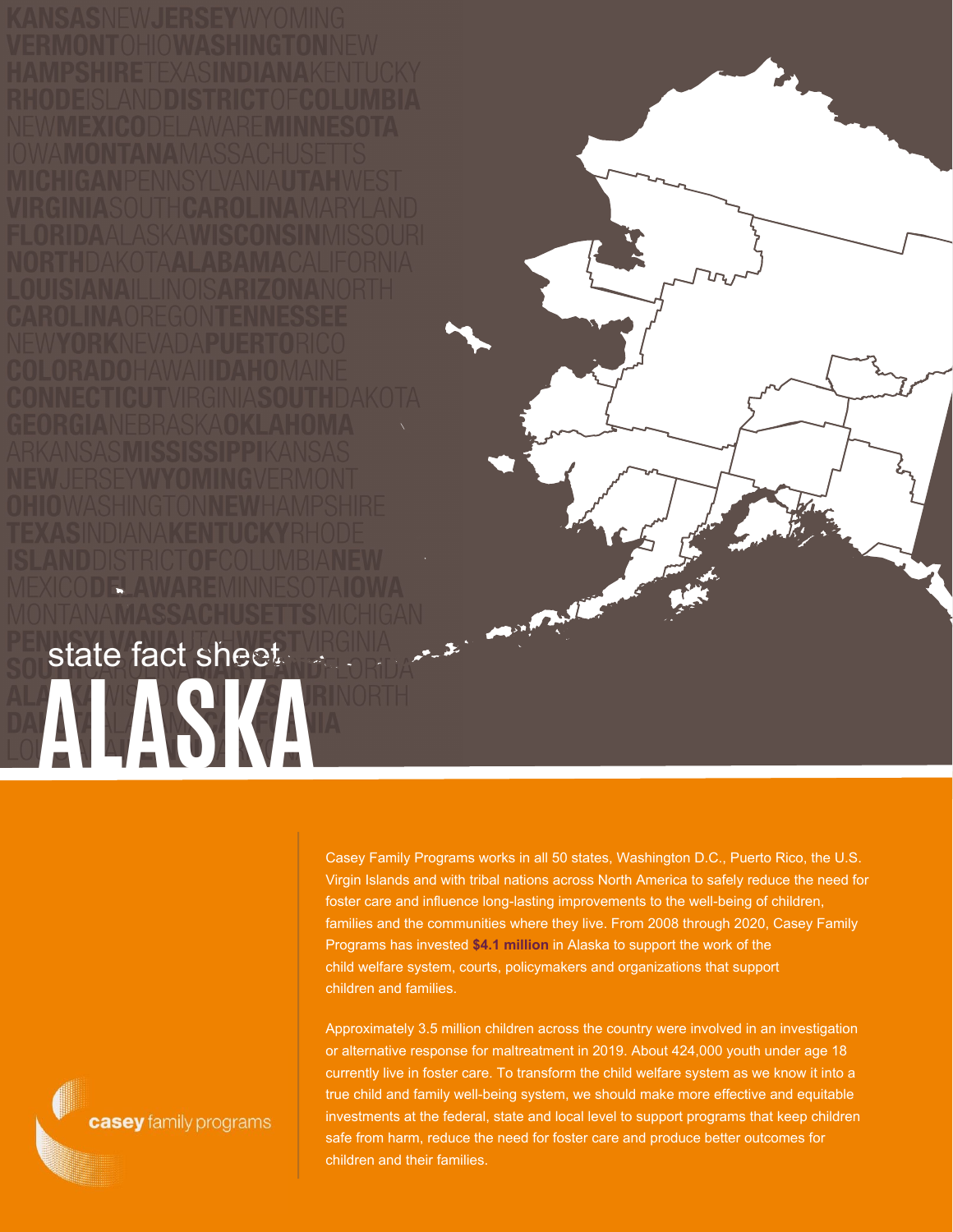We talk about a "foster care system," but the goal is to create a child and family well-being system that prevents abuse and neglect and helps every child grow up safely in his or her own family whenever possible. Rather than waiting for maltreatment to occur, we can improve the safety of children who have come to the attention of child protective services by helping their families with evidence-based and promising practices.

Across Alaska in 2019, approximately:



Most states currently are limited to using the bulk of the \$9.8 billion in dedicated federal child welfare funding only for services related to foster care. The Family First Prevention Services Act of 2018 and the Family First Transition Act of 2019 provide states with the historic opportunity to invest federal funding to support preventive services, including substance abuse, mental health and parental skill training, so more children can remain safely at home. States and tribes now have access to new federal prevention resources to help keep children safe from harm in the first place by helping strengthen their families.

How federal child welfare funding is currently aligned in Alaska\*:

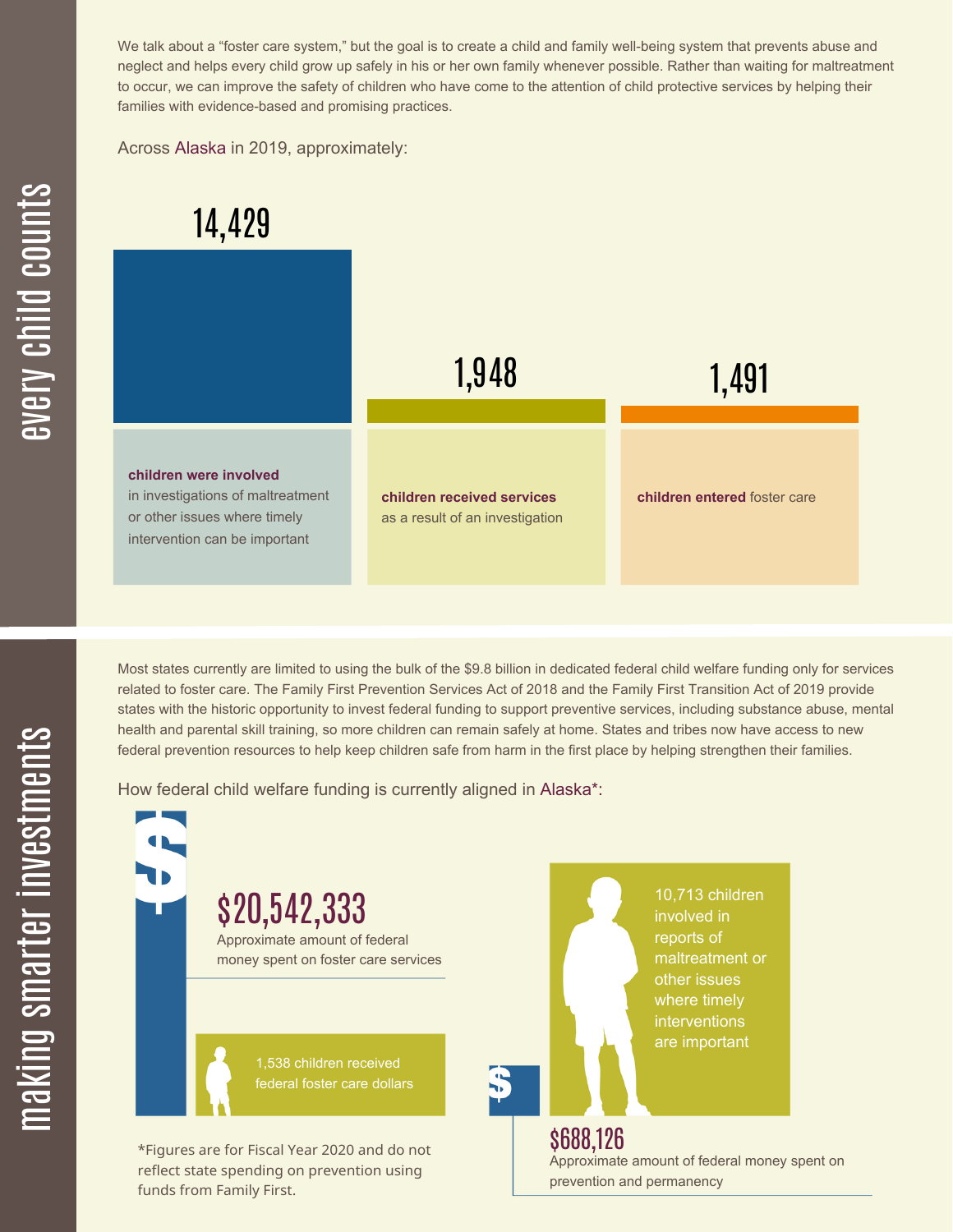$\overline{\phantom{1}}$  $\overline{\mathbf \Theta}$  $\overline{\mathbf{C}}$ <u>pin</u>  $\overline{\mathbf{C}}$  $\overline{\mathbf{C}}$  $\equiv$  $\overline{\mathbf{c}}$  $\overline{\phantom{0}}$  $\boldsymbol{\mathcal{O}}$ a  $\overrightarrow{\mathbf{e}}$ 

Safety and effective response go hand in hand. Most children enter foster care due to neglect and other reasons — not because of physical or sexual abuse. In Alaska, providing targeted and effective interventions as soon as possible, including by accessing new federal resources provided under the Family First Prevention Services Act and the Family First Transition Act, can safely allow children to remain with their families and thrive.

90% of

Alaska

do not

children in

experience

occurrence of

maltreatment

a repeat

within six

months

## Reasons children in Alaska enter foster care:



\*"Other" includes parental substance abuse, child substance abuse, child disability, child behavior problems, parent death, parent incarceration, caretaker inability to cope, relinquishment or inadequate housing.

What happens to children who end up in foster care? Most are safely reunited with their own family or extended family. A significant number are adopted. Under the Family First Prevention Services Act, communities can more easily invest in helping more children to grow up in safe, stable families by providing appropriate and timely services prior to the need for removal, or after they return home or have been adopted.

Among children in Alaska who exited foster care in 2019:



Numbers may not equal 100% due to rounding. \*"Other" includes transferred to another agency, ran away or died.

 $\overline{\mathbf{C}}$  $\leq$  $\overline{\mathbf{C}}$  $\overline{\mathsf{Z}}$